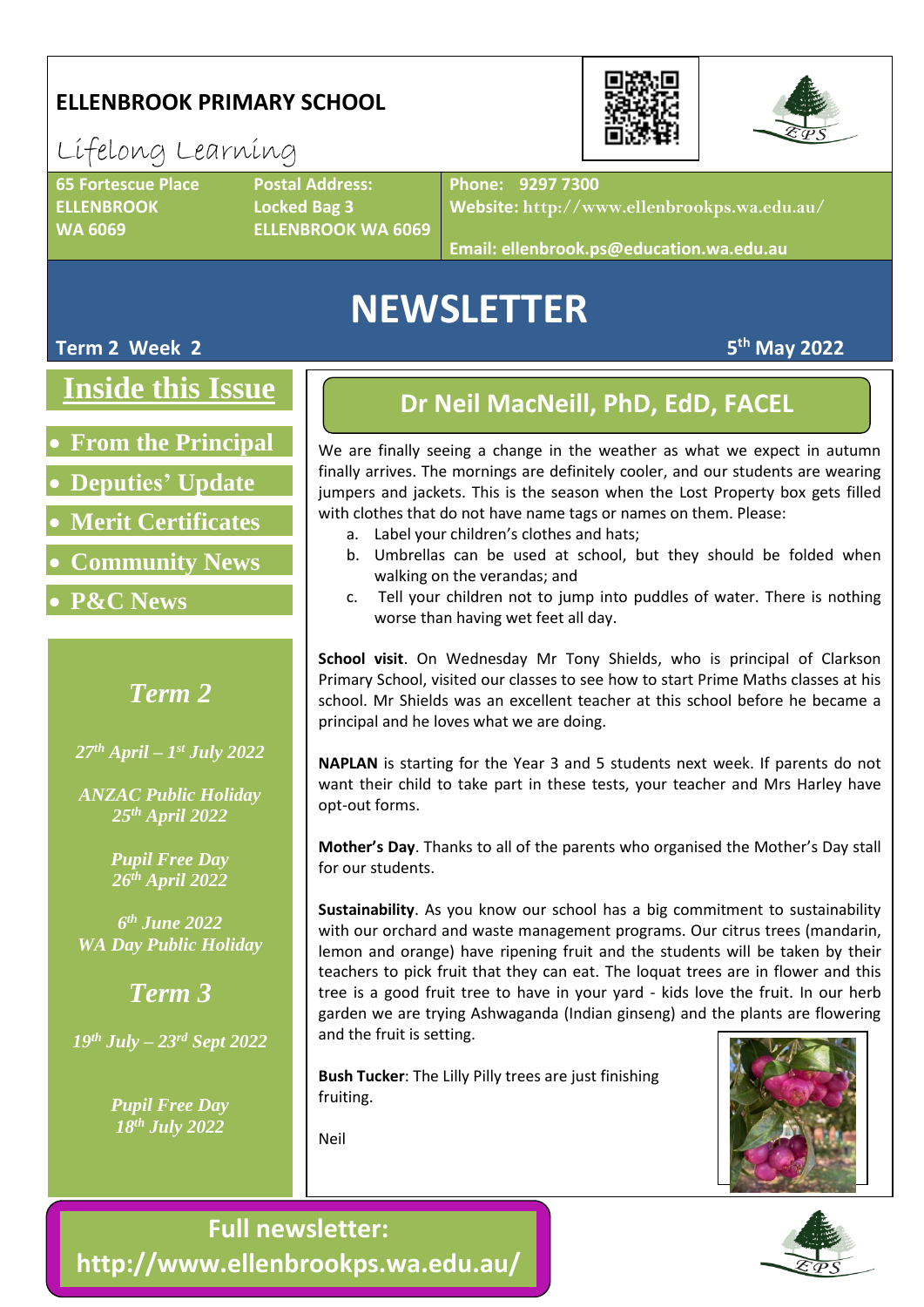

**Merit Certificates Winners**

**DEPUTIES' UPDATE**<br> **CONTRACTER**<br> **CONTRACTEST**<br> **CONTRACTEST**<br> **CONTRACTEST**<br> **CONTRACTEST**<br> **CONTRACTEST**<br> **CONTRACTEST**<br> **CONTRACTEST**<br> **CONTRACTEST**<br> **CONTRACTEST**<br> **CONTRACTEST**<br> **CONTRACTEST**<br> **CONTRACTEST**<br> **CONTRAC Kindergarten Program**: We are currently taking Applications for Enrolment for children who will turn 4 years of age before June 30th, 2023. Please call past the Administration Office to collect an application or go onto the Ellenbrook Primary School website **Ellenbrook Primary School | Ellenbrook Primary (PS), WA** [\(ellenbrookps.wa.edu.au\)](https://www.ellenbrookps.wa.edu.au/) to download the form. The closing date for all applications is the Friday  $22<sup>nd</sup>$  July 2022. Please note: Applications for Enrolment are not to be confused with Enrolments. All applicants will be contacted shortly after the closing date advising if their application has been successful and invite them to return and complete enrolment forms. If you know of anyone in area who has children who may need a placement next year, please pass this information on.

**Sustainability Update -** A massive thank you to everyone who has continued to save their plastic bottle tops instead of giving them to landfill. Did you know that plastic bottle tops are too small to be recycled in your normal recycling bin? I was proud to drop off 6 large boxes full of these bottle tops over the school holidays that were donated by staff and students. The donated bottle tops go towards making wheelchairs and other reusable plastic items. I will continue to collect bottle tops and bread tags for the rest of 2022 and you can find me in Yellow 4. If you are donating, please make sure the tops are clean before dropping off. Thank you to everyone for your ongoing support, let's continue to do our part to reduce landfill waste. Mrs Everett



**Message from the City Of Swan** - Over the next few weeks the City's Parking Enforcement and Community Safety Advocate teams will commence patrols to capture images of vehicles parked in contravention to the local laws. Whilst the City aims to address these concerns without imposing penalties, Caution Notices will only be issued for a limited period. Infringement Notices with applicable penalties being imposed for the remainder of the school year. It would be appreciated if you could please arrange to distribute this information to your school community to promote safe parking practices as a priority.

**School Playgrounds** – Please be reminded that children are not permitted on any play equipment before and after school. There are signs near the equipment which must be adhered to. This is a safety issue, and these rules must be followed. We appreciate your support with this.



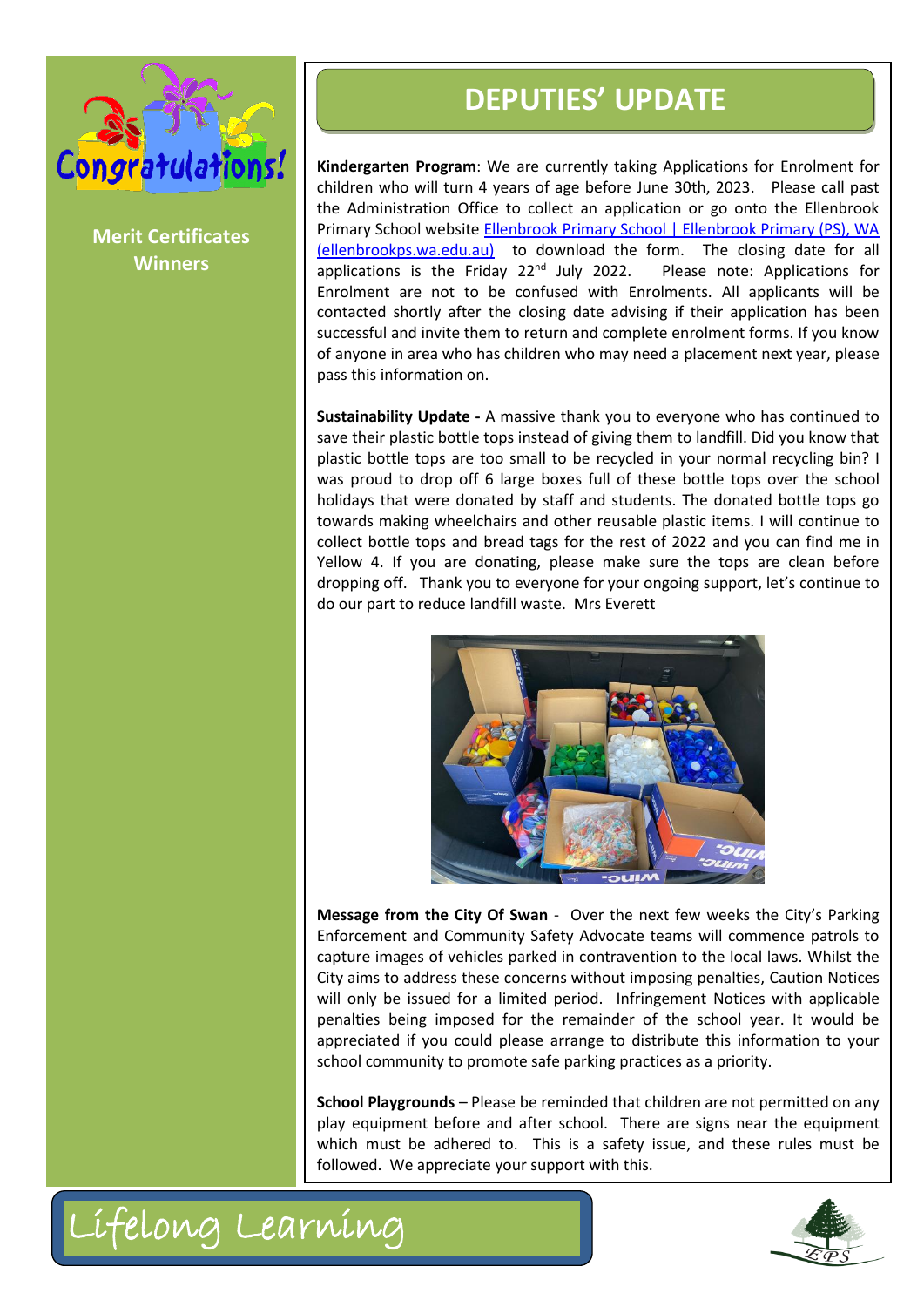## **P& C U PD ATE**

# **Phone** *Term 2*

*27th April – 1 st July 2022*

*ANZAC Public Holiday 25th April 2022*

> *Pupil Free Day 26th April 2022*

*6 th June 2022 WA Day Public Holiday*

*Physical Education Events*

*Friday 5th August 2022 Interschool Winter Cross Country Ellenbrook District Open Space (Years 3-6 selected students)*

*30th June 2022 EPS Faction Cross Country (Years 1-6) Ellenbrook Primary Oval*

## *Term 3*

*19th July – 23rd Sept 2022*

*Pupil Free Day 18th July 2022*

*School Photos Tuesday 2nd August And Friday 5th August 2022*

Lifelong Learning

### **P&C Chatter**

Thank you to all the parents who came to the last meeting held on the 28<sup>th</sup> April. The P&C invites you to come along to any of the meetings to see what being on the P&C is all about.

Meet the 2022 P&C Committee! If you would like to contact them, please email and they will get back to you as soon as possible. Or follow the P&C on Facebook<https://www.facebook.com/groups/eipspandc> or if you see us around the school we would love to chat.

**President** -Kristine **president** president **president** corg.au *Vice President* -Mandy [eipspandc@gmail.com](mailto:eipspandc@gmail.com) **Treasurer** -Liz [treasurer@eipspandc.org.au](mailto:treasurer@eipspandc.org.au) **Secretary** -Hannah [eipspandc@gmail.com](mailto:eipspandc@gmail.com) *Leavers Coordinator* – Julianne [leavers@eipspandc.org.au](mailto:leavers@eipspandc.org.au) *Uniform Coordinator* – Sally [uniforms@eipspandc.org.au](mailto:uniforms@eipspandc.org.au)

Do you have a local business or know someone who would like to donate prizes or vouchers for raffles? Please get in contact with us at [president@eipspandc.org.au](mailto:president@eipspandc.org.au)

**Uniform Shop** - Open for Term 2! We invite parents and caregivers to come and get all their student's uniform needs on TUESDAYS 9am – 9.30am. Please respect our volunteers by social distancing and understanding that they have children to get to class and sometimes can run a little late opening. If you can't come in orders can be placed on Flexischools and the P&C box in the Front Office. The Uniform Order forms will be restocked soon and can be found next to the P&C info board on blue block wall.

**Canteen News** - A huge thank you to all of you for your understanding during the canteen closure! Our staff are back now and ready to serve up delicious lunches and tasty recess treats. Can't make it into the canteen? Simply place your student's order on Flexischools for lunch and recess and the wonderful canteen staff will do the rest.

**Leavers 2022 -** Term 2 is here, and we know that the first thing on the kids mind is where is my shirt and jacket? They are ordered and we have a projected eta of week 4! As soon as they arrive the Leavers Committee will sort and deliver to the students.

**Mask Fundraiser** - Masks are still available to purchase! You can order through the forms sent home then place in P&C Box, Flexischools or direct bank deposit and email form to [treasurer@eipspandc.org.au.](mailto:treasurer@eipspandc.org.au) They are selling like hotcakes so don't wait too long! The children's masks are now also up on display in the P&C Box so you can see the colours and sizing.<br>Legyers 2022 Mask Fundraiser

> Children Masks \$10.00 Adult Masks \$13.00 See Order Form for more details